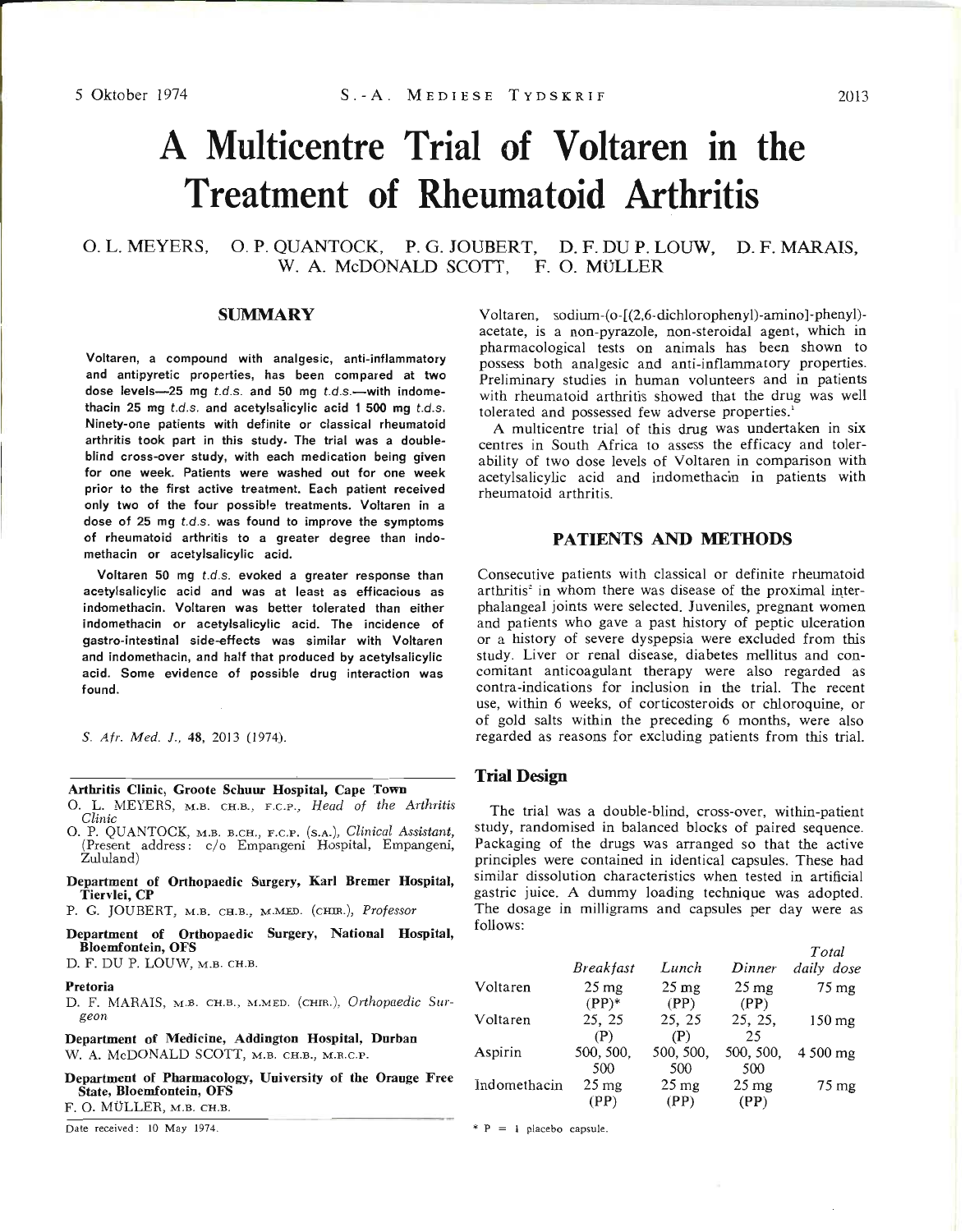## Methods Used for Evaluation

The total duration of the trial was three weeks, and both the patient and the investigator made independent assessments of the disease on each occasion. These assessments were carried out at the commencement of the trial, after one week during which no anti-inflammatory drugs were taken, and at the end of each week on the doubleblind trial. Provision was made for a rescue analgesic: paracetamol 500 mg was used when necessary.

Patients' assessments: A 100-mm visual analogue scale<sup>3</sup> was used to record the patient's assessment of the degree of morning stiffness, severity of pain, ability to walk and global, feeling of well-being. Each patient placed a mark on the scale which he regarded as reflecting the status of each of these four parameters, as in the example:

I have no stiffness — I have severe stiffness Each assessment was carried out without reference to that of the previous week. At the end of the trial the patient was asked to express a preference for either of the two active treatment weeks.

Investigators' assessments: The investigator used three parameters of disease activity: the articular index of Ritchie,<sup>4</sup> grip strength,<sup>3</sup> and the proximal interphalangeal joint circumference.<sup>6</sup>

For the purpose of the trial, the temporomandibular, cervical spine, sternoclavicular and acromioclavicular joints were regarded as four single joints. In each hand, all the proximal interphalangeal joints and the metacarpophalangeal joints were each regarded as single units.

Grip strength was measured with a 7,5-cm diameter sphygmomanometer cuff inflated to 30 mmHg. The patient rested the elbow on the table while the inflated cuff was squeezed. The best of three readings was recorded."The proximal interphalangeal joints were measured with a plastic strain gauge (Geigy) and the total for each hand recorded.

At the end, of the trial the investigator recorded a preference for either one of the two weeks of active treatment.

#### **RESULTS**

Ninety-one patients with definite or classical rheumatoid arthritis completed the trial. Most of these subjects were females whose ages ranged between 20 and 75 years. Unless it is specifically mentioned otherwise, the groups of patients assigned to the two different treatment sequences of each comparison were not significantly different with regard to age, race or sex, or the pretreatment values of each of the patients' and investigators' assessments.

#### Voltaren 75 mg/day Compared with Acetylsalicylic Acid 4,5  $g$ /day (Table I)

Seventeen patients entered this trial group. One patient dropped out because she did not take the full medication as prescribed.

Patients' assessments: Both drugs were equally effective in reducing morning stiffness, relieving pain and improving the patients' ability to walk. The global feeling of well-being was better in the periods when the patients were receiving Voltaren, and this occurred irrespective of treatment sequence.

Investigators' assessments: Both drugs reduced the articular index, although Voltaren appeared slightly



Fig. 1. The effect of Voltaren 25 mg *t.d.s.* and acetylsalicylic acid 1 500 mg *t.d.s.* on articular index.

#### TABLE I. MEAN INITIAL AND POST-TREATMENT VALUES\* (AND STANDARD ERROR) FOR MORNING STIFFNESS, PAIN, ABILITY TO WALK, FEELING OF WELL-BEING, AND PIP JOINT CIRCUMFERENCE, IN THE SERIES VOLTAREN 75 mg/day AND SALICYLATE 4,5 g/day

|                              | Sequence        |                                   |                |                 | Sequence               |                  |  |
|------------------------------|-----------------|-----------------------------------|----------------|-----------------|------------------------|------------------|--|
|                              |                 | Post-treatment                    |                |                 | Post-treatment         |                  |  |
| Parameters                   | Pretreatment    | Voltaren                          | Salicylate     | Pretreatment    | Salicylate             | Voltaren         |  |
| Early morning stiffness (mm) | $80.3 = 4.9$    | $56.0 = 8.5$                      | $56.7 = 9.9$   | $67.7 = 9.5$    | $50.6 = 7.0$           | $27.7 = 7.9$     |  |
| Pain (mm)                    | $56.3 \pm 12.4$ | $29.0 = 9.9$                      | $34.4 \pm 8.9$ | $58.6 \pm 10.4$ | $\frac{45,1}{ }$ = 7.9 | $23.6 = 7.5$     |  |
| Ability to walk (mm)         | $42.7 = 12.3$   | $31.6 \pm 11.0$                   | $31,4 = 12,1$  | $53.8 \pm 11.5$ | $47.7 \pm 10.1$        | $33.0 \pm 11.6$  |  |
| Feeling of well-being (mm)   | $22.4 = 9.7$    | $17.3 = 8.5$                      | $11.4 = 6.6$   | $29.4 = 8.7$    | $25.9 = 6.7$           | $10.3 = 3.9$     |  |
| PIP joint circumference (mm) | $608.1 = 31.2$  | $600.1 \pm 29.3$ $606.9 \pm 32.8$ |                | $575.1 = 14.5$  | $566.2 \pm 12.7$       | $564.0 \pm 11.5$ |  |

\* The lower the post-treatment value the better the response.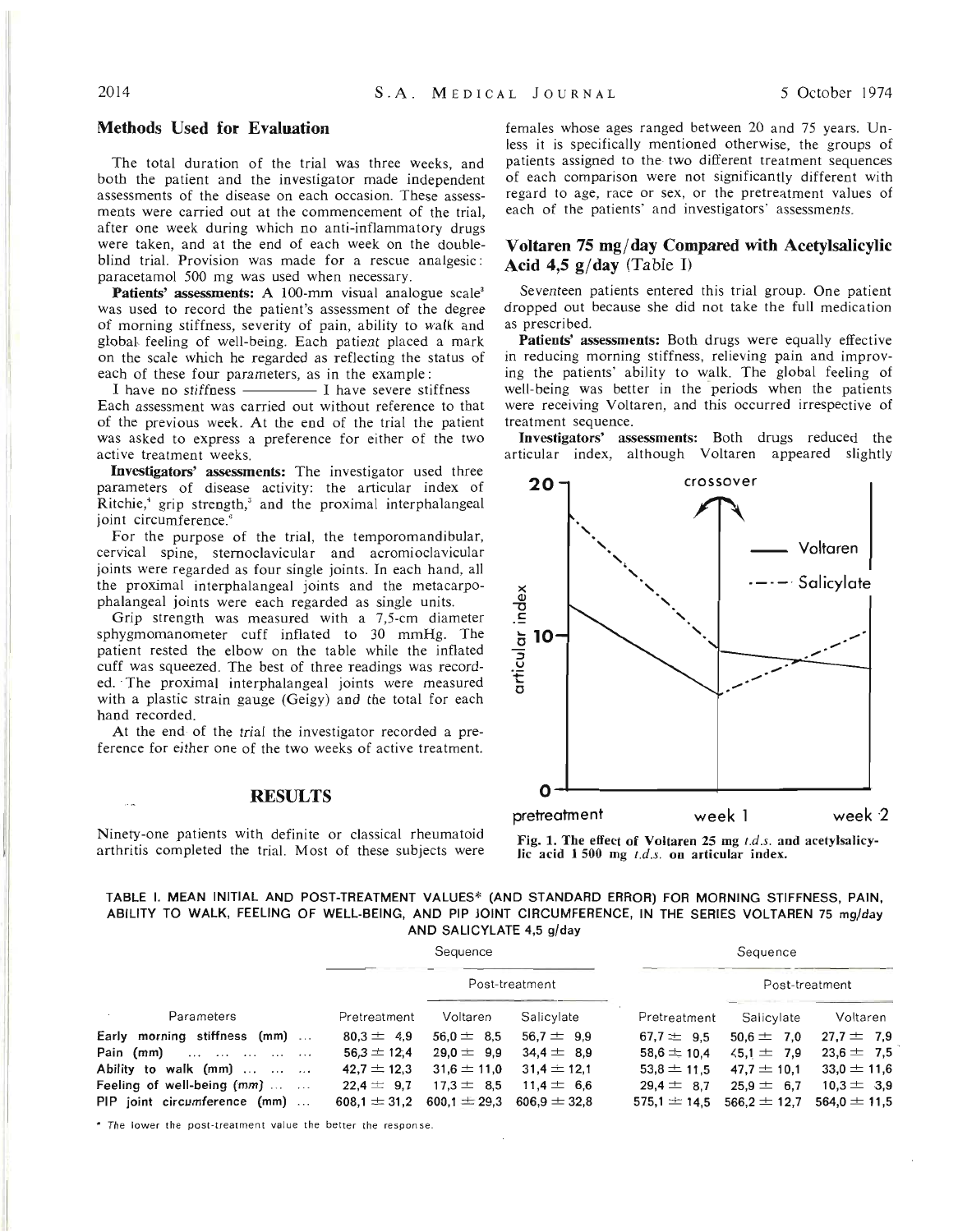superior to salicylate in this respect (Fig. 1). The grip strength of both hands improved to a similar, but not significantly different extent, although the pretreatment value for finger joint circumference was significantly greater for the group receiving Voltaren first  $(P<0.05)$ . The combined finger joint circumference was decreased by both drugs to the same extent.

Voltaren was preferred by both patients and investigators  $(81,25\% : 18,75\%)$ . These differences were significant  $(P<0,01)$ . By coincidence, the patients' and investigators' totals were identical.

#### Voltaren 150 mg/day Compared with Acetylsalicylic Acid  $4.5 g/day$  (Table II)

Fifteen patients entered this trial group and there were no drop-outs.

Patients' assessments: The pretreatment mean value for early morning stiffness was not homogeneous, since the patients in the sequence salicylate/Voltaren complained of significantly more early morning stiffness  $(P<0.01)$ . The capacity of both drugs to decrease early morning stiffness was, however, similar. No significant after-treatment differences were seen in the three parameters, pain, ability to walk, and general feeling of well-being; both treatments were equally effective. The global feeling of well-being was slightly lowered while patients were receiving salicylate, and this appears to be due to worsening of their symptoms during the sequence when salicylate was administered after Voltaren.

Investigators' assessments: Both drugs, in whichever sequence they were used, reduced the articular index to a similar extent. There were no differences in grip strength and combined finger joint circumference measurements.

The patients' and investigators' preference statements both favoured Voltaren.

#### Voltaren  $75 \text{ mg/day}$  Compared with Indomethacin  $75 \text{ mg/day}$  (Table III)

Sixteen patients entered this trial group, with I dropout because the patient proved unreliable.

Patients' assessments: Both drugs reduced early morning stiffness and pain, and improved the patients' ability to walk and their feeling of well-being to a similar extent.

Investigators' assessments: As can be seen from Fig. 2, both drugs reduced the articular index, with a trend favouring Voltaren which failed to reach significance. Grip strength and finger circumference improved with both drugs, but slightly more so with Voltaren.

There was a trend for both the investigators and the patients to prefer Voltaren, in whichever sequence it was administered.

#### Voltaren  $150 \text{ mg/day}$  Compared with Indomethacin 75 mg/day (Table IV)

Seventeen patients entered this trial group and there were 4 drop-outs, none of whom were drug-related.

Patients' assessments: Both drugs effectively reduced morning stiffness and pain, although indomethacin appear-·

#### TABLE 11. MEAN INITIAL AND POST-TREATMENT VALUES\* (AND STANDARD ERROR) FOR MORNING STIFFNESS, PAIN, ABILITY TO WALK, FEELING OF WELL-BEING AND PIP JOINT CIRCUMFERENCE, IN THE SERIES VOLTAREN 150 mg/ day AND SALICYLATE 4,5 g/day

|                              | Sequence        |                                                    |                 |                 | Sequence         |                  |  |
|------------------------------|-----------------|----------------------------------------------------|-----------------|-----------------|------------------|------------------|--|
|                              |                 | Post-treatment                                     |                 |                 | Post-treatment   |                  |  |
| Parameters                   | Pretreatment    | Voltaren                                           | Salicylate      | Pretreatment    | Salicylate       | Voltaren         |  |
| Early morning stiffness (mm) | $36.4 \pm 7.8$  | $24.3 = 4.4$                                       | $34.5 = 9.6$    | $76.3 = 9.7$    | $47.6 \pm 11.4$  | $34.3 \pm 11.0$  |  |
| Pain (mm)                    | 60.5 $\pm$ 10.6 | $28.4 = 7.4$                                       | $41.9 = 10.1$   | $72.7 = 9.2$    | $36.1 \pm 11.9$  | $25.4 \pm 11.4$  |  |
| Ability to walk (mm)         | $38.6 = 8.8$    | $34.5 = 9.5$                                       | $41.6 \pm 12.4$ | $49.1 \pm 13.9$ | $35.7 = 12.1$    | $28.3 \pm 10.2$  |  |
| Feeling of well-being (mm)   | $29.1 = 9.0$    | $14.0 = 3.9$                                       | $29.3 \pm 10.2$ | $47.6 \pm 14.8$ | $29.6 = 6.6$     | $22.4 = 9.7$     |  |
| PIP joint circumference (mm) |                 | $579.0 \pm 20.3$ $574.3 \pm 20.0$ $577.3 \pm 22.3$ |                 | $590.7 = 12.7$  | 582,9 $\pm$ 10,9 | $587.0 \pm 11.2$ |  |
|                              |                 |                                                    |                 |                 |                  |                  |  |

\* The lower the post-treatment value the better the response.

#### TABLE Ill. MEAN INITIAL AND POST-TREATMENT VALUES\* (AND STANDARD ERROR) FOR MORNING STIFFNESS, PAIN, ABILITY TO WALK, FEELING OF WELL-BEING AND PIP JOINT CIRCUMFERENCE IN THE SERIES VOLTAREN 75 mg/day AND INDOMETHACIN 75 mg/day

| Sequence        |                |                 |                                 | Sequence                          |                 |  |
|-----------------|----------------|-----------------|---------------------------------|-----------------------------------|-----------------|--|
|                 | Post-treatment |                 |                                 | Post-treatment                    |                 |  |
| Pretreatment    | Voltaren       | Indomethacin    | Pretreatment                    | Indomethacin                      | Voltaren        |  |
| $47.1 = 9.0$    |                | $18.4 = 5.0$    | $70.4 = 7.3$                    | $28.1 = 9.8$                      | $24.0 = 12.0$   |  |
| $53.0 = 7.4$    |                | $29.8 = 10.8$   | $73.0 = 6.6$                    | $32.9 = 13.4$                     | $29.4 \pm 12.2$ |  |
| $59.8 \pm 10.5$ | $33.9 = 12.1$  | $41.8 \pm 11.9$ | $70.4 \pm 10.1$                 | $36.9 = 15.4$                     | $28.1 = 13.1$   |  |
| $37.4 = 11.0$   | $21.0 = 9.9$   | $20.6 = 8.2$    | $\le 6.1 = 15.8$                | $40.6 = 17.4$                     | $23.0 = 13.7$   |  |
|                 | $562.1 = 6.7$  | $567.4 = 6.6$   | $576.7 \pm 21.3$                | $578.1 \pm 19.3$ $572.3 \pm 19.3$ |                 |  |
|                 |                | $565.1 = 5.5$   | $23.6 = 5.4$<br>$25.1 \pm 10.2$ |                                   |                 |  |

\* The lower the post-treatment value the better the response

6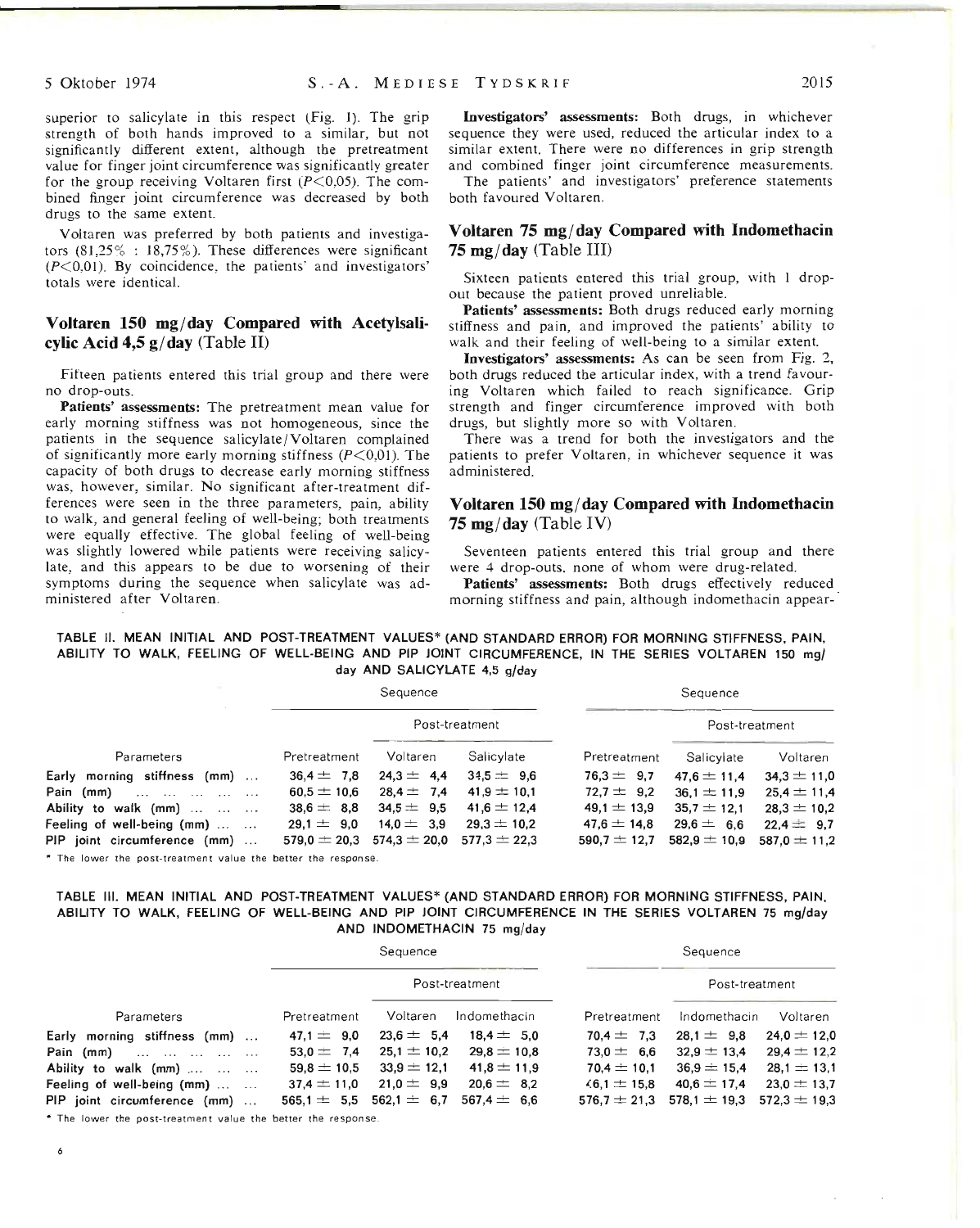

Fig. 2. The effect of Voltaren  $25$  mg  $t.d.s.$  and indomethacin  $25 \text{ mg } t.d.s.$  on articular index.

ed slightly more effective (the differences were not significant). The patients' ability to walk and their global feeling of well-being was similarly improved by both drugs. The second week of treatment tended to be better than the first, irrespective of which drug was used.

Investigators' assessments: Both drugs reduced articular index and increased grip strength to a similar extent. Reduction in finger joint circumference was slightly better with Voltaren.

Both the investigators' and patients' preference statements favoured indomethacin, but the difference was not significant.

#### Voltaren 75 mg/day Compared with Voltaren 150 mg/day (Table V)

Sixteen patients entered this trial group and there were no drop-outs. No significant differences were found between these two dose levels, but the higher dose appeared to afford more relief from pain. The higher dose was preferred by both patients and investigators.

#### Salicylate  $4.5$  g/day Compared with Indomethacin  $75 \text{ mg/day}$

Seventeen patients entered this trial group and there was 1 drop-out. The subjective and objective parameters were almost the same with both drugs. The patients preferred indomethacin while the investigators tended to prefer salicylate. These differences were not significant.

#### Consumption of Rescue Analgesic

The requirements for extra analgesic therapy during the trial weeks was approximately the same during the periods on Voltaren, salicylate and indomethacin. All three drugs produced equally marked reduction in the paracetamol requirements when compared with the wash-out period.

#### Side-Effects (Table VI)

Salicylate produced the greatest number of side-effects in whichever sequence it was used. The effects were the usual symptoms referable to the gastro-intestinal tract and the ears. In marked contrast were the fewer side-effects produced by Voltaren and indomethacin. Voltaren did produce some upper gastro-intestinal symptoms of nausea and dyspepsia, but these were mild and did not necessitate discontinuation of the drug.

#### DISCUSSION

The data presented here show that when Voltaren was used for a week in doses of either 75 mg/day or 150 mg/ day, it improved morning stiffness, pain, ability to walk and the patients' feeling of well-being. In these doses, the drug also reduced the articular index and finger joint circumference and improved grip strength. The drug was well tolerated and produced significantly fewer side-effects than salicylate  $(P<0,001)$ . The side-effects which were encountered were generally mild.

#### TABLE IV. MEAN INITIAL AND POST·TREATMENT VALUES\* (AND STANDARD ERROR) FOR MORNING STIFFNESS, PAIN, ABILITY TO WALK, FEELING OF WELL-BEING AND PIP JOINT CIRCUMFERENCE, IN THE SERIES VOLTAREN 150 mg/day AND INDOMETHACIN 75 mg/day

Sequence Sequence Sequence Post-treatment Post-treatment Parameters Pretreatment Voltaren Indomethacin Pretreatment Indomethacin Voltaren Early morning stiffness (mm)  $\ldots$  66,6  $\pm$  8,3 40,4  $\pm$  10,8 55,0  $\pm$  10,9 61,4  $\pm$  12,1 38,0  $\pm$  13,0 28,8  $\pm$  10,4 Pain (mm)  $\ldots$   $\ldots$   $\ldots$   $\ldots$   $\ldots$   $69,6 \pm 5,4$  40,1  $\pm$  12,1 25,4  $\pm$  12,8 68,0  $\pm$  11,8 31,5  $\pm$  7,8 34,0  $\pm$  13,2 Ability to walk (mm) ... ... ... 60,9  $\pm$  7,5 35,6  $\pm$  10,7 21,4  $\pm$  7,6 44,9  $\pm$  12,1 32,2  $\pm$  13,2 26,8  $\pm$  14,7 Feeling of well-being (mm)  $\ldots$   $\ldots$  30,0  $\pm$  10,3 16,9  $\pm$  9,7 18,6  $\pm$  13,1 39,3  $\pm$  9,9 15,4  $\pm$  5,8 11,2  $\pm$  67,4 PIP joint circumference (mm)  $\ldots$  584,4  $\pm$  25,6 $\degree$  577,9  $\pm$  24,0 578,9  $\pm$  25,5 570,1  $\pm$  16,6 572,7  $\pm$  18,6 561,0  $\pm$  21,0

\* The lower the post-treatment value the better the response.